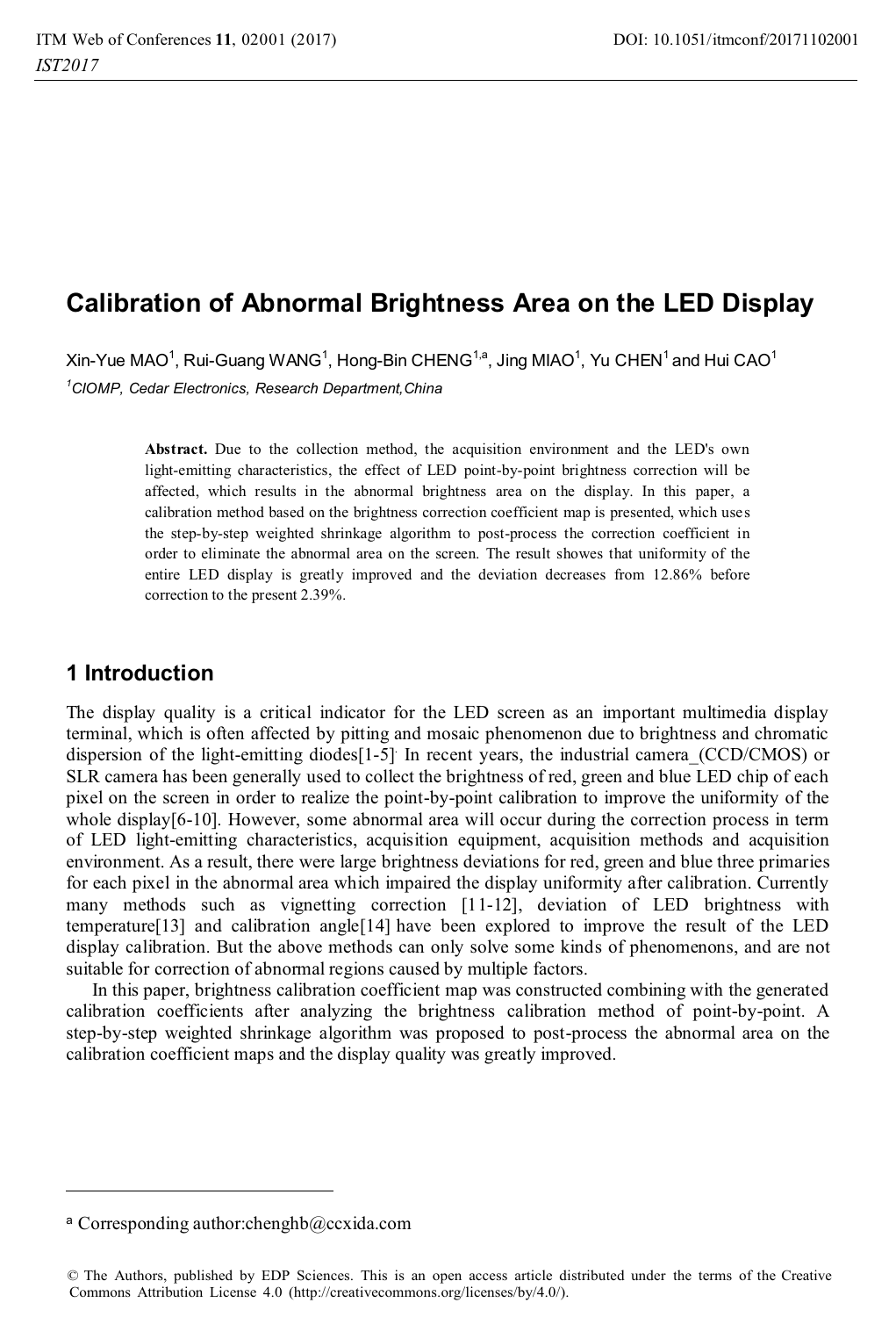## **2 Point-by-point brightness calibration model and calibration coefficient map with abnormal regions**

The method of point-by-point brightness calibration is based on the theory of chromaticity. The procedure of the calibration is shown in Figure 1.





In Figure 1, R, G, B means the red, green and blue three primary colors of the LED display. First, the brightness of three primaries red, green and blue for each pixel on the screen is collected point-by-point by the acquisition devices in front of the LED display. Then, the calibration coefficient is calculated through data processing to generate the calibration coefficient map. After that, the calibration coefficient is uploaded to the LED display to calibrate the display quality of the whole panel. However, wrong brightness values of red, green and blue for some regions are gathered in the above process due to the unreasonable acquisition mode, the abrupt change of the calibration environment or the drift of R, G and B with temperature, which indirectly leads to the generation of wrong calibration coefficients and calibration coefficient maps.The figure shows the calibration coefficients map with shadows on the display screen in a uniform illumination environment during the calibration process.



**Figure 2.** A, B, C and D are calibration coefficient maps of R, G, B and W, respectively.

## **3 Selection and location of abnormal areas**

**A**. The R, G, B calibration coefficient map was transferred into 8-bit gray scale diagram and the gray scale histogram of R, G, B was plotted respectively as shown in Figure 3. Here diagram R was taken as an example for analysis in this section. The three-dimensional graph of calibration coefficient is shown in Figure 4.

**B**. Calibration coefficient deviation ratio  $\Delta_i$  for each pixel is expressed as in Eq. (1), where  $I_i$  is the gray scale value of the *i*-th pixel and  $I_n$  is the maximum gray scale value in the calibration coefficient map. As the theoretical luminance value  $L_i$  and the luminance limit error value  $L'$  from the same batch LED chips have been provided by the manufacturer, the maximum luminance deviation value  $\Delta L$  is defined as  $\Delta L = 2 \times \max (L' - L)$ .<br>The maximum brightness deviation ratio  $\Delta'$  is equal to  $\Delta L/L$  and the maximum calibration coefficient deviation The maximum brightness deviation ratio  $\Delta'$  is equal to  $\Delta L/L_i$  and the maximum calibration coefficient deviation ratio  $\Delta m$  is equal to  $\Delta'$ . Then, the difference between  $\Delta_i$  and  $\Delta m$  is used as the physical coordinates of the pixel on the calibration coefficient man if it is greater than zero. the calibration coefficient map if it is greater than zero.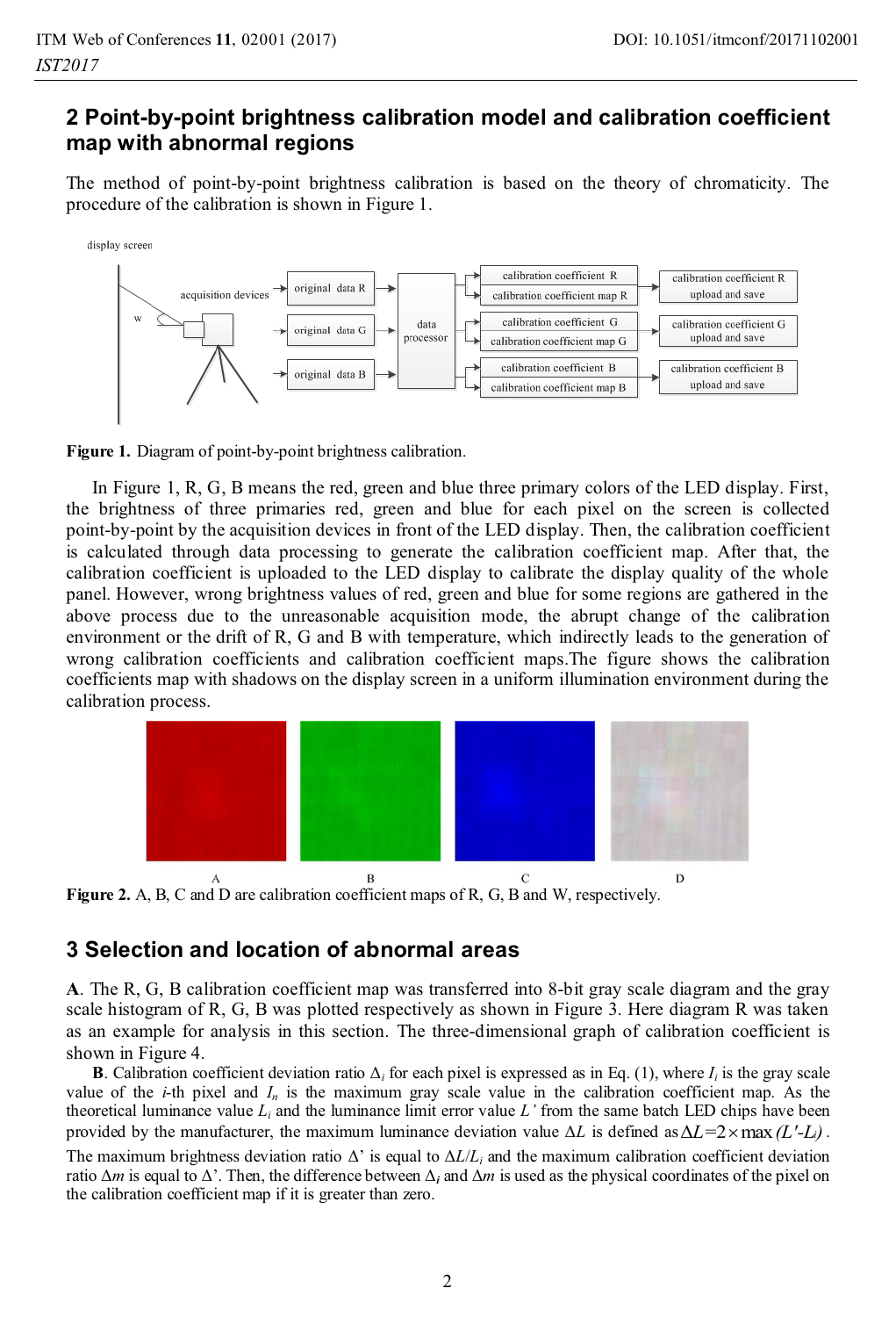

**Figure 3.** Gray scale histogram of calibration coefficient map.



**Figure 4.** 3D graph of calibration coefficient for R.

**C.**The connectivity of the recorded coordinates is judged, and the connected area including those points is called the virtual abnormal region  $G_0$  where the virtual curved surface region  $G_0$  is diffused X pixels to the surroundings to ensure that there is no significant transition between the modified anomaly and non-anomaly boundaries. Here  $X = \frac{1}{2}(H^1 + W^1)$  and *W* are row and column

variables respectively which are progressively weighted to the center of the anomaly area in a stepwise manner at each level, as shown in section 4.  $G_1$  is the true abnormal region and  $G_2$  is the non-abnormal region.



**Figure 5.** Surface location map.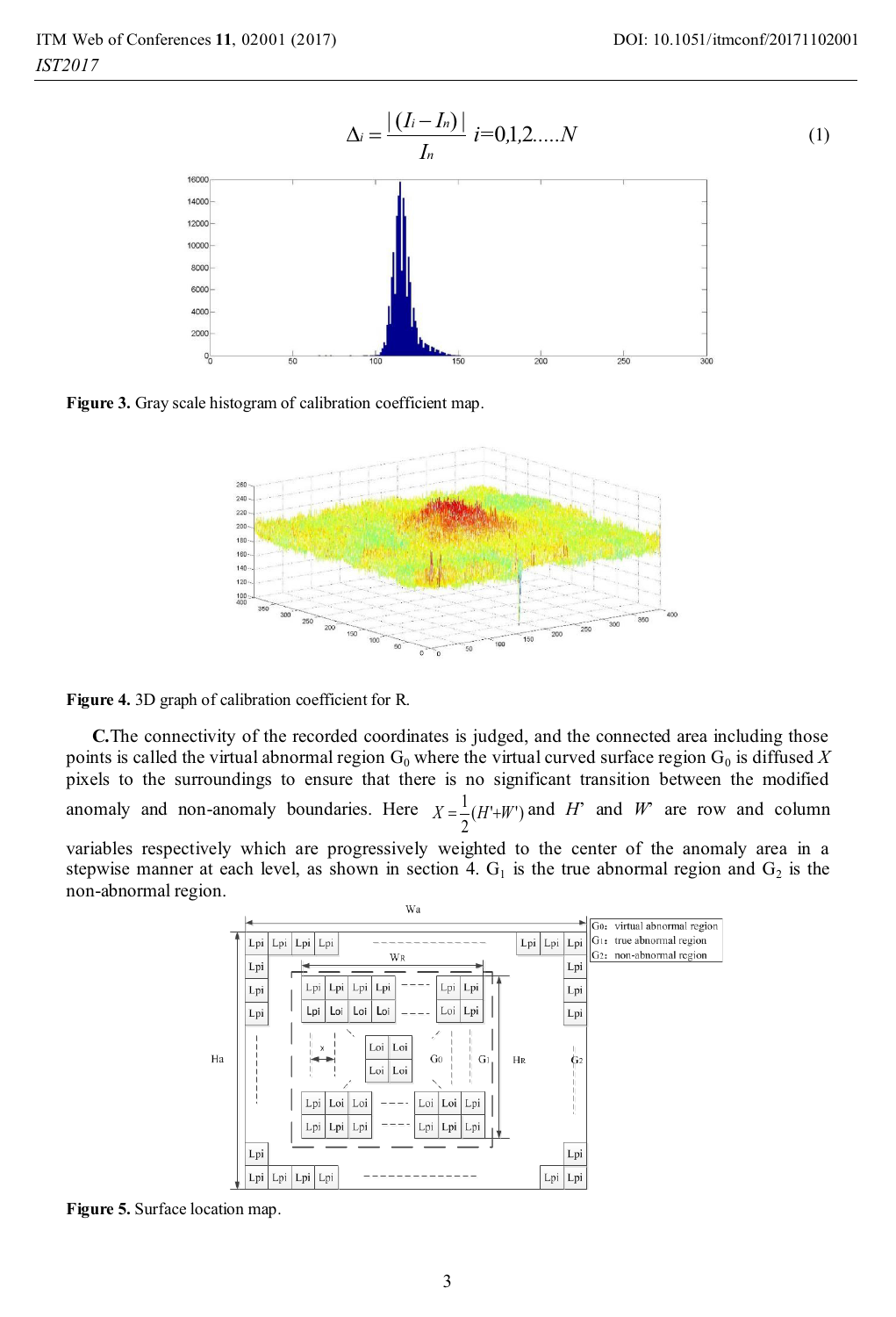As indicated in Figure 5,  $W_R$  and  $H_R$  are the number of columns and rows of pixels respectively in the area of  $G_1$  for the calibration coefficient map R.  $L_{pi}$  is the point within the non-abnormal region,  $L_{pi}$ is the point within the virtual anomaly region,  $W_a$  is the number of pixel columns of the calibration coefficient map,  $H_a$  is the number of pixel rows of the calibration coefficient map.

#### **4 Stepwise weighted shrinkage algorithm and correction of coefficient Map**

The gray value of R, G and B of the pixel in the abnormal region are denoted as  $L_{opt}(x_i, y_i)$ ,  $L_{ogg}(x_i, y_i)$  and  $L_{exp}(x_i, y_i)$  respectively, where  $x \in W_{exp}$  is  $H_{exp}(x_i, y_i)$  is the number of pixel columns in the and  $L_{\alpha\beta}(x_i, y_i)$  respectively, where  $x_i \in W_{(r/g/b)}, y_i \in H_{(r/g/b)}, W_{(r/g/b)}$  is the number of pixel columns in the abnormal region of the calibration coefficient map, and  $H_{\alpha\beta}$  is the number of pixel rows in the abnormal region of the calibration coefficient map, and  $H_{(r/g/b)}$  is the number of pixel rows in the abnormal region of the calibration coefficient map. The gray value of R, G and B of the pixel in the non-abnormal region are denoted as  $L_{pr}(x_i, y_j)$ ,  $L_{pg}(x_i, y_j)$  and  $L_{pb}(x_i, y_j)$  respectively, where  $x_i \in W_a$ ,  $y_i \in H_a$ ,  $x \notin W$  and  $y \notin H_a$ . The gravitation of **B** G and **B** for all pixels in the abnormal and non-abnormal  $\neq W$ , and  $y_i \notin H$ . The gray values of R, G, and B for all pixels in the abnormal and non-abnormal voions are sorted from small to large respectively and 1% of the total pixels at two ends is discarded regions are sorted from small to large respectively, and 1% of the total pixels at two ends is discarded to eliminate the influence of the distortion point. The average gray-scale values  $L_{pr}$ ,  $L_{pg}$ ,  $L_{pb}$ ' in the non-abnormal region and the gray-scale average values  $L_{oqr}$ <sup>'</sup>,  $L_{oqs}$ <sup>'</sup>,  $L_{oqb}$ <sup>'</sup> in the abnormal region are calculated according to Eq. (2)

$$
L_{pr} = \sum_{i \in W_{a,j \in Ha, i \in W_{r,j \in H}}} L_{pr}(x_{i}, y_{i}) / [(W_{a} - W_{r}) \times (H_{a} - H_{r})]
$$
  
\n
$$
L_{pg} = \sum_{i \in W_{a,j \in Ha, i \in W_{g,j \in H}}} L_{pg}(x_{i}, y_{i}) / [(W_{a} - W_{g})^{*} (H_{a} - H_{g})]
$$
  
\n
$$
L_{pb} = \sum_{i \in W_{a,j \in Ha, i \in W_{b,j \in H}}} L_{pb}(x_{i}, y_{i}) / [(W_{a} - W_{b})^{*} (H_{a} - H_{b})]
$$
  
\n
$$
L_{oqr} = \sum_{i \in W_{r,j \in H}} L_{oqr}(x_{i}, y_{j}) / (W_{r} \times H_{r})
$$
  
\n
$$
L_{oqs} = \sum_{i \in W_{s,j \in H_{g}}} L_{oqs}(x_{i}, y_{j}) / (W_{g} \times H_{g})
$$
  
\n
$$
L_{oqs} = \sum_{i \in W_{s,j \in H_{g}}} L_{oqs}(x_{i}, y_{j}) / (W_{b} \times H_{b})
$$

The maximum correction weights  $W_{maxr}$ ,  $W_{maxp}$ ,  $W_{maxb}$  are expressed as in Eq. (3)

$$
\begin{cases}\nW_{\text{max}} = L_{oqr}/L_{pr}' \\
W_{\text{max}} = L_{oqs}'/L_{pg}'\n\end{cases}
$$
\n
$$
(3)
$$
\n
$$
W_{\text{max}} = L_{oqs}'/L_{pb}'
$$

When  $L_{pr} = L_{oqr}$ ,  $L_{pg} = L_{oqg}$  and  $L_{pb} = L_{oqb}$ , the average calibration coefficients for both mal and abnormal regions are same without any correction, and the minimum correction weight is normal and abnormal regions are same without any correction, and the minimum correction weight is 1. The brightness changes more than 3%, can be significantly perceived according to the human visual characteristics. Thus, the white color correction value of adjacent points in the abnormal area cannot exceed the brightness by 3% in order to ensure that the obvious demarcation phenomenon does not appear. As white color is made by R, G, B in accordance with the ratio 1: 1: 1 mixture of superposition, the correction value of R, G, B for adjacent points cannot exceed by 1%.

Based on the above analysis, it can be seen that the maximum weight change of each level is 0.01 when the calibration coefficients of R, G, and B are gradually changed from the minimum weight 1 to the maximum weight. In this paper, only 0.01 is used as an example for analysis. The weighting grade  $X_r$ ,  $X_g$  and  $X_b$  for color R, G, B are given as in Eq. (4)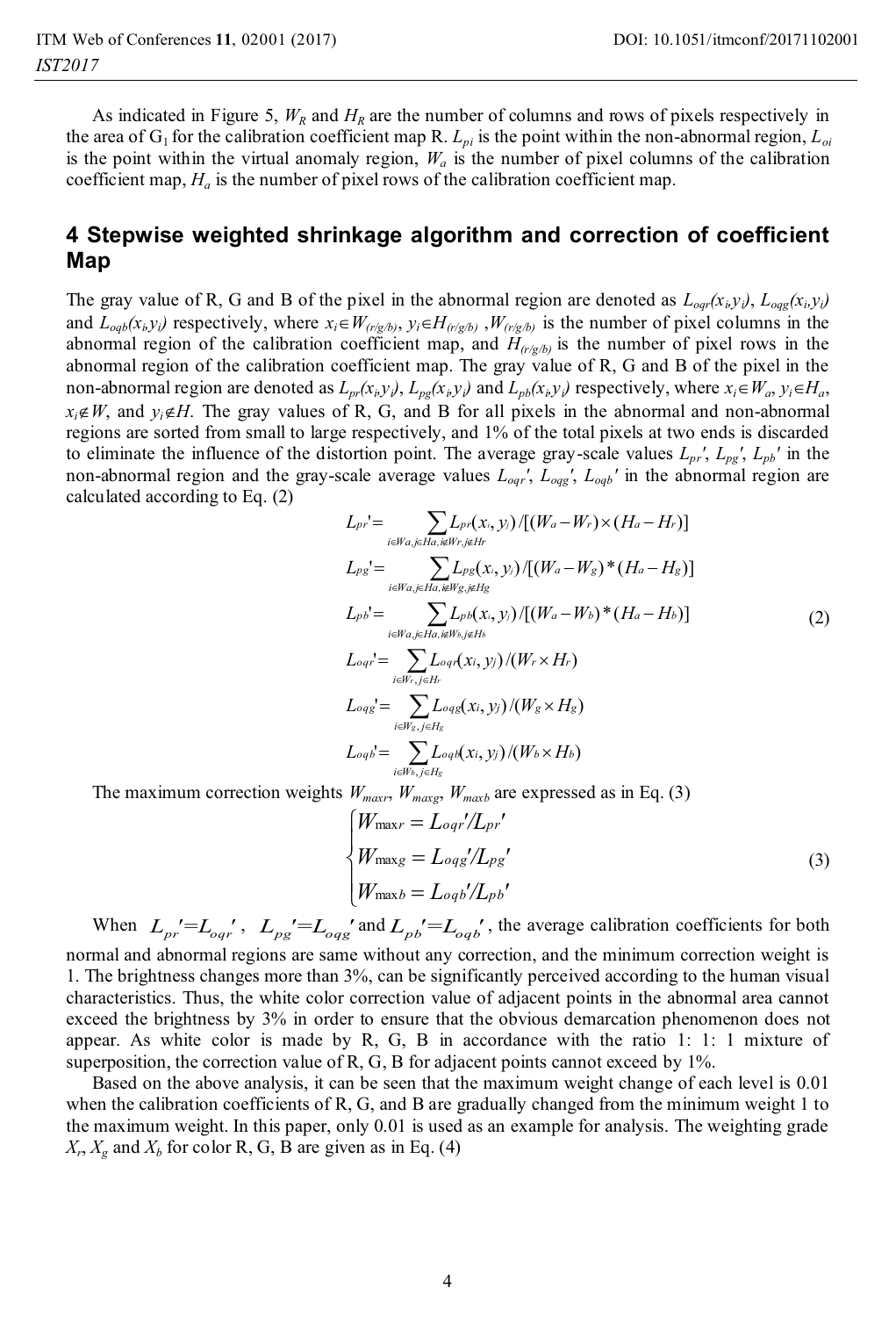$$
\begin{cases}\nX_r = |(W_{\text{maxr}} - 1)/0.01| \\
X_g = |(W_{\text{maxg}} - 1)/0.01| \\
X_b = |(W_{\text{maxb}} - 1)/0.01|\n\end{cases}
$$
\n(4)

*X* According to the weighting grade  $X_r$ ,  $X_g$ ,  $X_b$  and the total row and column number of pixels in the order of  $H$  and  $W_{\ell+\ell}$ , and  $W_{\ell+\ell}$ , the amount for the row weighting grade  $H'H'H'$ , and the column abnormal region  $H_{(r/g/b)}$  and  $W_{(r/g/b)}$ , the amount for the row weighting grade  $H_r$ <sup>'</sup>, $H_g$ <sup>'</sup>, $H_b$ ' and the column weighting grade  $W_r$ ,  $W_g$ ,  $W_b$  *'* is calculated as in Eq. (5)

$$
\begin{cases}\nH' = \frac{1}{2} \frac{H}{X_r} & \quad \left[ W_r = \frac{1}{2} \frac{W}{X_r} \right] \\
H_s' = \frac{1}{2} \frac{H}{X_s} & \quad \left[ W_s' = \frac{1}{2} \frac{W}{X_s} \right] \\
H_b' = \frac{1}{2} \frac{H}{X_b} & \quad \left[ W_b' = \frac{1}{2} \frac{W}{X_b} \right]\n\end{cases} \tag{5}
$$

After that, the step-by-step weighted shrinkage algorithm is applied to correct the anomaly area, and the contraction mode is shown in Figure 6.



**Figure 6.** Shrinking mode of gradual weighted contraction algorithm.

In Figure 6,  $W_k$  is the *k*-level weight of any color of R, G, B, and *H'* and *W'* are the value of row and column weighting grades respectively, the shrinkage formula is expressed as below:

$$
L^{n}(m,n) = L^{n}(m,n) \times (1 \pm k \times 0.01)
$$
 (7-1)

$$
L_{g}''(m,n) = L_{g}'(m,n) \times (1 \pm k_{g} \times 0.01)
$$
 (7-2)

$$
L_b''(m,n) = L_b'(m,n) \times (1 \pm k_b \times 0.01)
$$
 (7-3)

where  $m = (0,1,2,...,W)$  and  $n = (0,1,2,...,H)$  are the physical coordinate of each pixel point in the abnormal region  $W_{(r/g/b)} \times H_{(r/g/b)}$ . With the gradual change of  $k_r$ ,  $k_g$ ,  $k_b$ , m and n contract following Eq.  $(7-4)$ ,  $(7-5)$ ,  $(7-6)$ .

$$
(k-1)\times W_r' \le m \le W - (k-1)\times W_r', (k-1)\times H_r' \le n \le H - (k-1)\times H_r' k = 1, 2, \dots, X_r;
$$
 (7-4)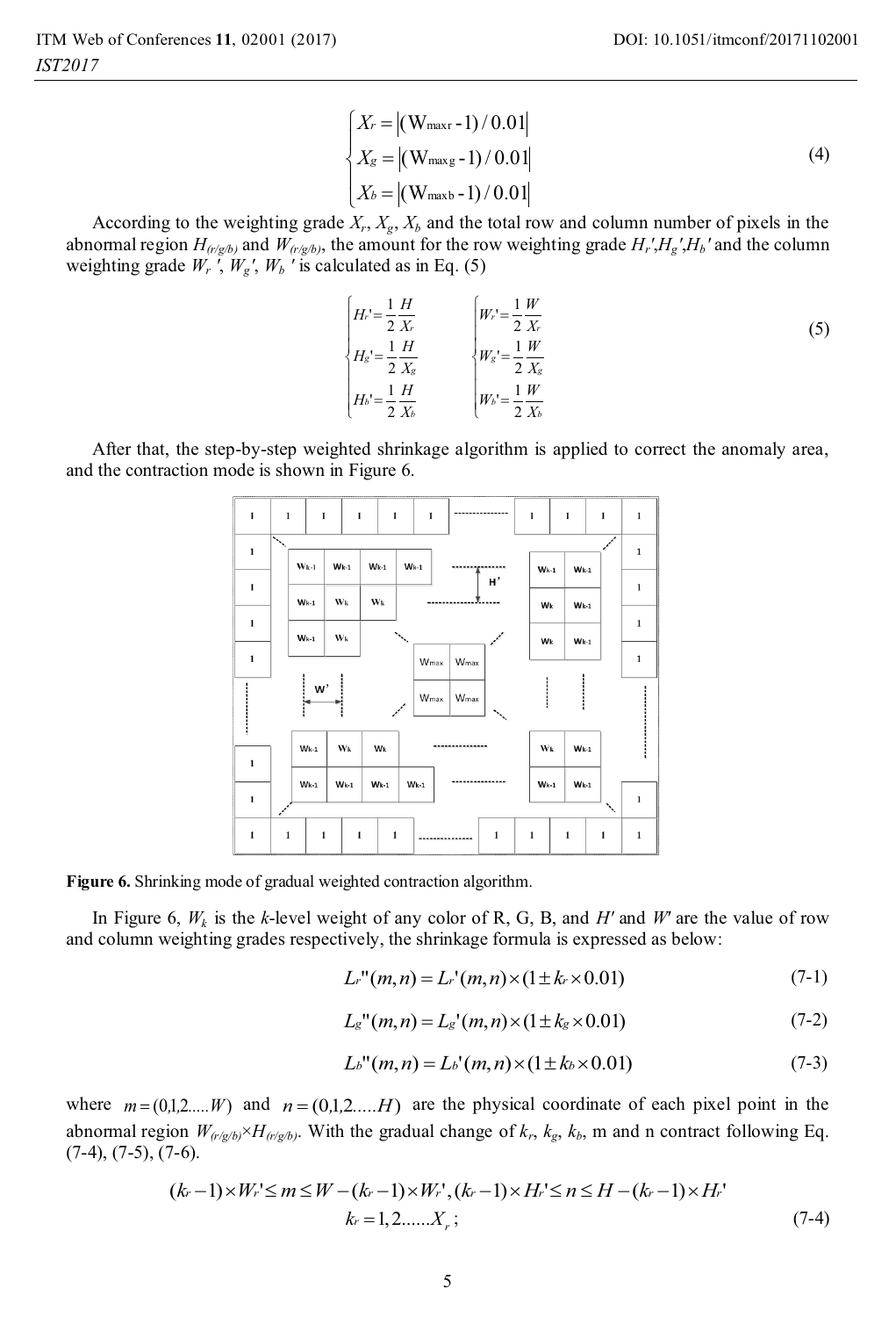$$
(k_g - 1) \times W_s' \le m \le W - (k_g - 1) \times W_s', (k_g - 1) \times H_s' \le n \le H - (k_g - 1) \times H_s' \nk_g = 1, 2, ..., X_g; (k_b - 1) \times W_s' \le m \le W - (k_b - 1) \times W_b', (k_b - 1) \times H_b' \le n \le H - (k_b - 1) \times H_b' \nk_g = 1, 2, ..., Y_g
$$
\n(7-5)

$$
k_b = 1, 2, \dots, X_b;
$$
 (7-6)

In Eq. (7-4), (7-5), (7-6), a minus sign is taken when *Wmax*-1≥0, a plus sign is taken when *Wmax*-1≤0.  $L_r''(m, n)$ ,  $L_g''(m, n)$  and  $L_b''(m, n)$  are calibration coefficients of R, G and B respectively for pixel points in the abnormal region after calibration.  $L_r'(m, n)$ ,  $L_g'(m, n)$  and  $L_b'(m, n)$  are the original calibration coefficients of R, G and B respectively for pixel points in the abnormal region.

## **5 Modified effects and uniformity verification**

The effect of the calibration coefficient map after correction is shown in Figure 7.



**Figure 7.** Effect of calibration coefficient map after correction.

The 3D diagram of correction coefficient map R after calibration is shown in Figure 8.



**Figure 8.** 3D diagram of calibration coefficient map R after correction.

In this paper, the correction coefficient map of 400×400 was used for verification and the correction coefficients of R, G, B after calibration were uploaded to the LED display. Through the test method of homogeneity in 4.2.7.2 module of industry standard SJ / T 11281-2007, 80 samples were taken before and after correction to make a quantitative comparison of the uniformity of the display screen. The experimental results are shown in Table 1(color temperature 9300K).